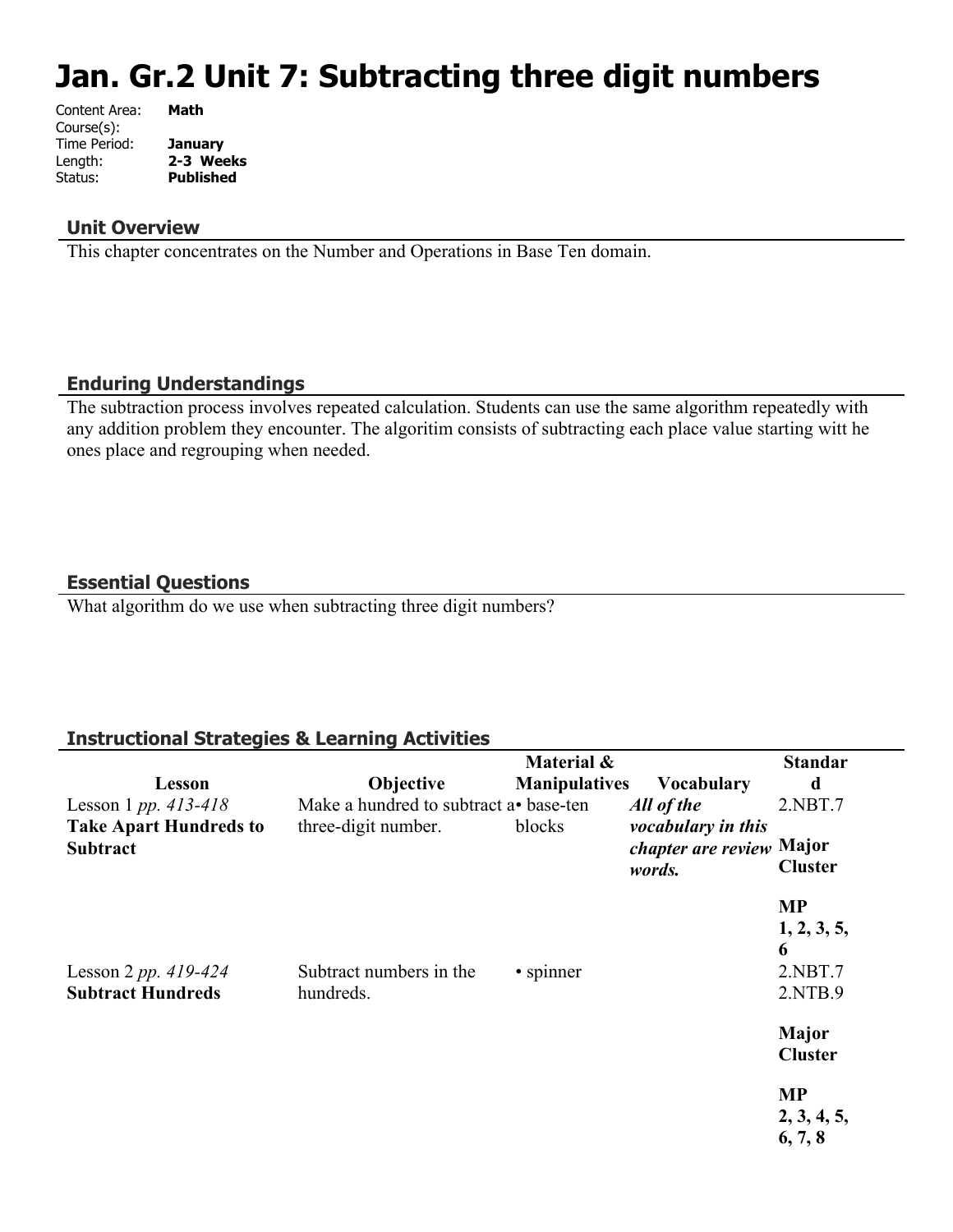| Lesson 3 pp. $425 - 430$                                                                     | Subtract 10 or 100 mentally. • base-ten                                                |                      | 2.NBT.8                                                   |
|----------------------------------------------------------------------------------------------|----------------------------------------------------------------------------------------|----------------------|-----------------------------------------------------------|
| <b>Mentally Subtract 10 or 100</b>                                                           |                                                                                        | blocks               | <b>Major</b><br><b>Cluster</b>                            |
|                                                                                              |                                                                                        |                      | <b>MP</b><br>1, 2, 3, 4,<br>6, 8                          |
| <b>Check My Progress</b><br>Lesson 4 pp. 433-438<br><b>Regroup Tens</b>                      | Regroup tens to subtract<br>three-digit numbers.                                       | • base-ten<br>blocks | 2.NBT.7<br>2.NBT.9                                        |
|                                                                                              |                                                                                        | • Work Mat 7         | <b>Major</b><br><b>Cluster</b>                            |
| Lesson 5 pp. 439-444<br><b>Regroup Hundreds</b>                                              | Regroup hundreds to<br>subtract three-digit numbers. blocks                            | • base-ten           | <b>MP</b><br>1, 2, 3, 4,<br>5, 6, 8<br>2.NBT.7<br>2.NBT.9 |
|                                                                                              |                                                                                        | • Work Mat 7         | <b>Major</b><br><b>Cluster</b>                            |
| Lesson 6 pp. $445 - 450$<br><b>Subtract Three-Digit</b>                                      | Subtract three-digit<br>numbers.                                                       | • base-ten<br>blocks | <b>MP</b><br>2, 3, 4, 5,<br>6, 8<br>2.NBT.7<br>2.NBT.9    |
| <b>Numbers</b>                                                                               |                                                                                        | • Work Mat 7         | <b>Major</b><br><b>Cluster</b>                            |
| Lesson 7 pp. $451 - 456$<br><b>Rewrite Three-Digit</b><br><b>Subtraction</b>                 | Rewrite horizontal three-<br>digit subtraction as vertical<br>three-digit subtraction. | • base-ten           | <b>MP</b><br>2, 3, 4, 5,<br>6, 7, 8<br>2.NBT.7            |
|                                                                                              |                                                                                        | blocks               | <b>Major</b><br><b>Cluster</b>                            |
| Lesson 8 pp. $457-462$<br><b>Problem-Solving Strategy:</b><br><b>Write a Number Sentence</b> | Write a number sentence to<br>solve problems.                                          |                      | <b>MP</b><br>1, 3, 4, 5,<br>6<br>2.NBT.7                  |
|                                                                                              |                                                                                        |                      | Major<br><b>Cluster</b>                                   |
| Lesson 9 pp. $463 - 468$                                                                     | Subtract from numbers                                                                  | • base-ten           | <b>MP</b><br>1, 2, 3, 5,<br>6<br>2.NBT.7                  |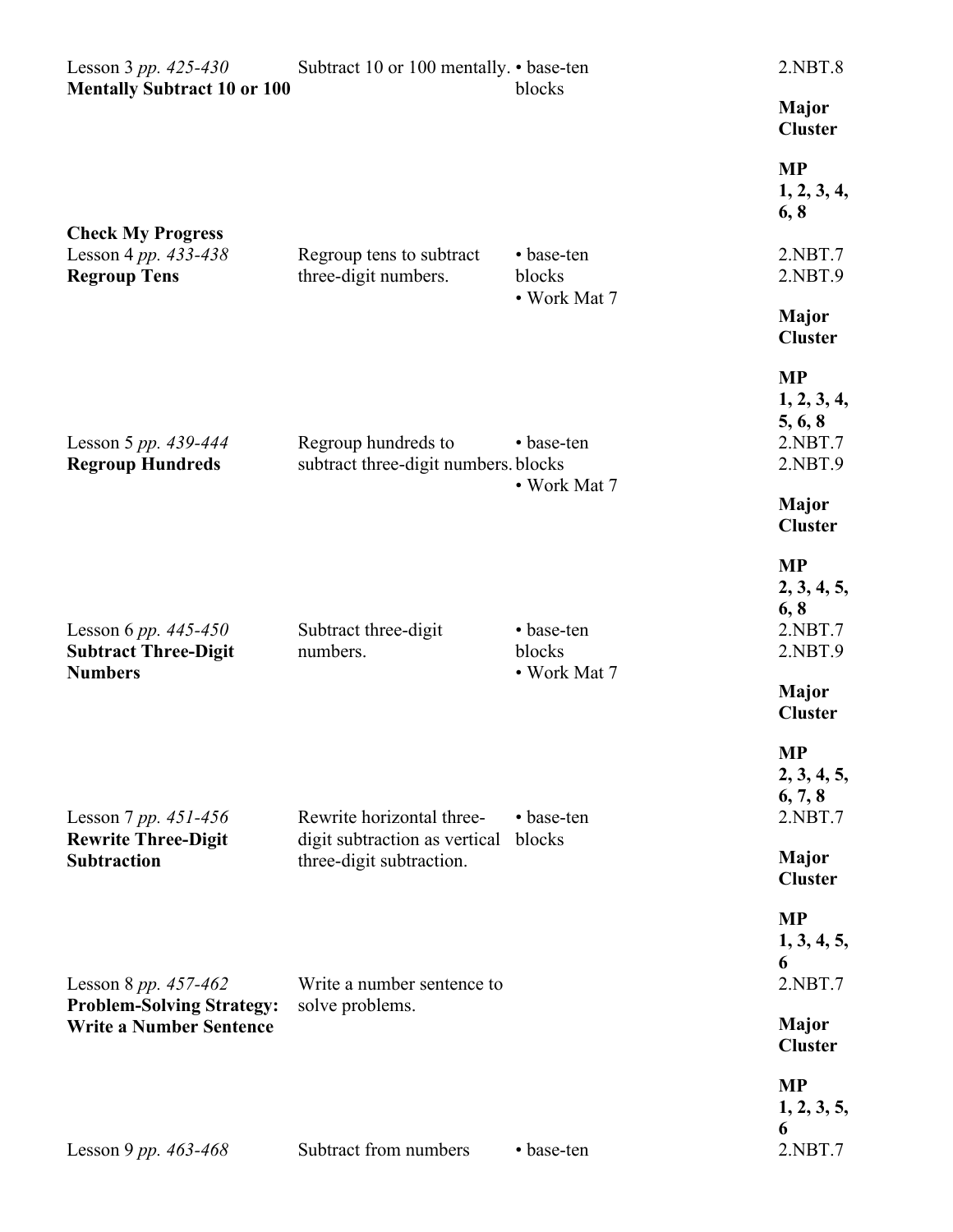| <b>Subtract Across Zeros</b> | ending in zero. | blocks<br>• Work Mat 7 | 2.NBT.9                  |
|------------------------------|-----------------|------------------------|--------------------------|
|                              |                 |                        | Major<br><b>Cluster</b>  |
|                              |                 |                        | <b>MP</b><br>1, 2, 3, 5, |
| <b>My Review and Reflect</b> |                 |                        | 6, 8                     |

# **Integration of Career Readiness, Life Literacies and Key Skills**

| TECH.9.4.2.DC.4 | Compare information that should be kept private to information that might be made<br>public.                           |
|-----------------|------------------------------------------------------------------------------------------------------------------------|
|                 | Critical thinkers must first identify a problem then develop a plan to address it to<br>effectively solve the problem. |
| TECH.9.4.2.DC.3 | Explain how to be safe online and follow safe practices when using the internet (e.g.,<br>$8.1.2.NI.3, 8.1.2.NI.4$ .   |
| TECH.9.4.2.Cl.1 | Demonstrate openness to new ideas and perspectives (e.g., 1.1.2.CR1a, 2.1.2.EH.1,<br>6.1.2. Civics CM. 2).             |
|                 | Brainstorming can create new, innovative ideas.                                                                        |
|                 | Individuals should practice safe behaviors when using the Internet.                                                    |
| TECH.9.4.2.CT.2 | Identify possible approaches and resources to execute a plan (e.g., 1.2.2.CR1b, 8.2.2.ED.3).                           |
| TECH.9.4.2.CI.2 | Demonstrate originality and inventiveness in work (e.g., 1.3A.2CR1a).                                                  |
| WRK.9.2.2.CAP.1 | Make a list of different types of jobs and describe the skills associated with each job.                               |
| TECH.9.4.2.CT.3 | Use a variety of types of thinking to solve problems (e.g., inductive, deductive).                                     |
|                 | Different types of jobs require different knowledge and skills.                                                        |

#### **Technology and Design Integration**

Students will interact with the SmartBoard, Ipads, chromebooks and document camera.

| CS.K-2.8.1.2.CS.1 | Select and operate computing devices that perform a variety of tasks accurately and<br>quickly based on user needs and preferences.                                          |
|-------------------|------------------------------------------------------------------------------------------------------------------------------------------------------------------------------|
|                   | Individuals use computing devices to perform a variety of tasks accurately and quickly.<br>Computing devices interpret and follow the instructions they are given literally. |

# **Interdisciplinary Connections**

| LA.RI.2.4 | Determine the meaning of words and phrases in a text relevant to a grade 2 topic or<br>subject area.                                                                                    |
|-----------|-----------------------------------------------------------------------------------------------------------------------------------------------------------------------------------------|
| LA.RI.2.5 | Know and use various text features (e.g., captions, bold print, subheadings, glossaries,<br>indexes, electronic menus, icons) to locate key facts or information in a text efficiently. |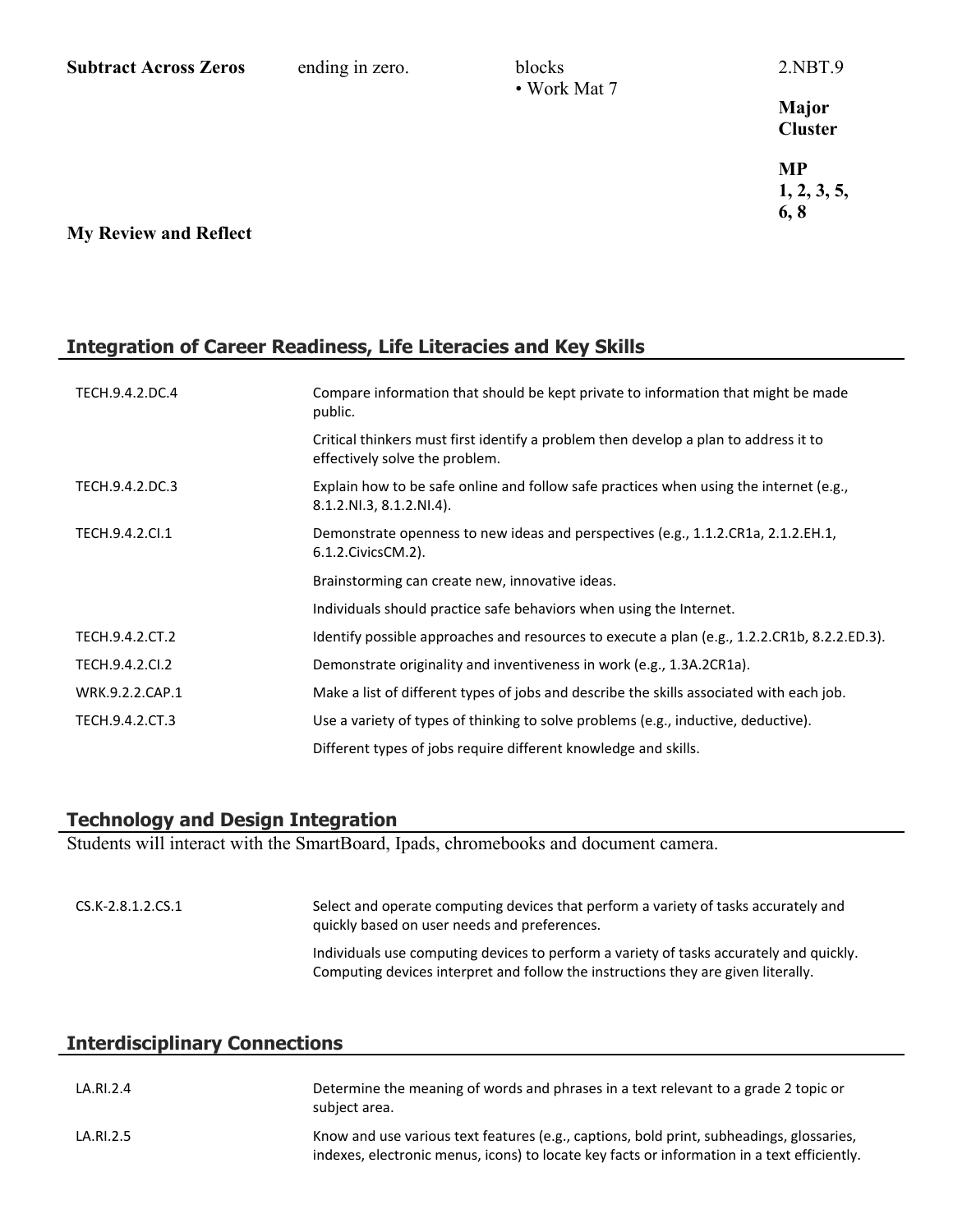| LA.RF.2.4 | Read with sufficient accuracy and fluency to support comprehension.            |
|-----------|--------------------------------------------------------------------------------|
| LA.RF.2.3 | Know and apply grade-level phonics and word analysis skills in decoding words. |

# **Differentiation**

Each My Math unit throughout the series offers "approaching level", "on level" and "Beyond level" differentiated instructional hands-on choices, as well as ELL differentiated support. Please refer to the teacher edition for the activities.

## **Modifications & Accommodations**

IEP and 504 accommodations will be followed.

#### **Benchmark Assessments**

AIMSweb

#### **Formative Assessments**

Teacher observation

Student conferences

**Discussion** 

Activities

games

homework

white board

# **Summative Assessments**

My Math chapter assessments